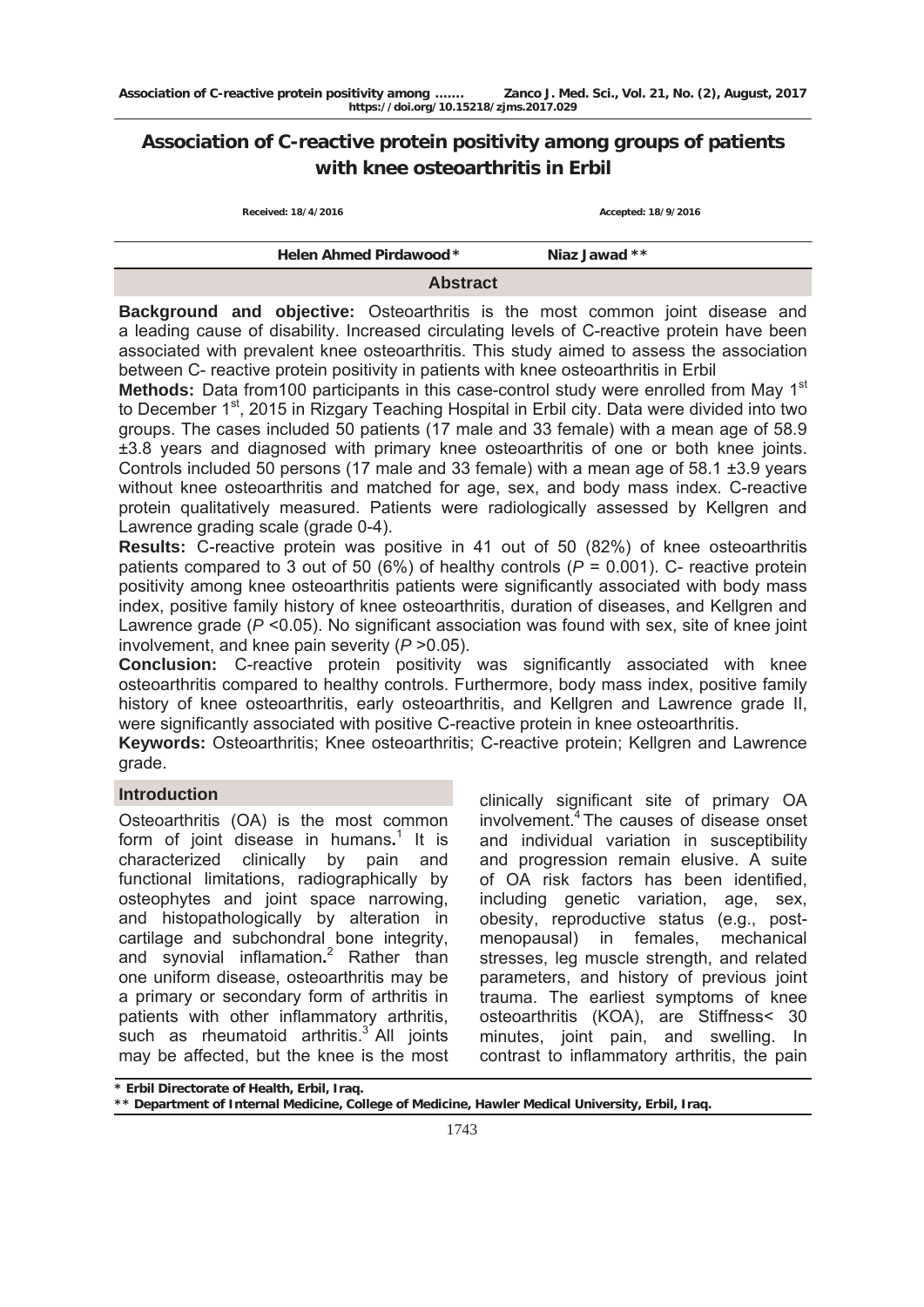| Association of C-reactive protein positivity among | Zanco J. Med. Sci., Vol. 21, No. (2), August, 2017 |  |  |  |
|----------------------------------------------------|----------------------------------------------------|--|--|--|
| https://doi.org/10.15218/zjms.2017.029             |                                                    |  |  |  |

of osteoarthritis is often exacerbated by activity or weight bearing and relieved by rest. Early symptoms are usually of an insidious nature and often do not correlate well with radiographic abnormalities. Later, extensive bone changes, muscle weakness, and loss of joint integrity can lead to more-dramatic joint deformity and disability.<sup>5</sup> The acute phase protein C-reactive protein (CRP) is an important inflammatory regulator and measurement of circulating CRP is widely used as a diagnostic tool in acute inflammatory diseases. However, CRP has shown limited value in monitoring the low, but elevated level of inflammation in  $OA^{6,7}$ CRP is produced in the liver upon acutely elevated levels of circulating pro-inflammatory cytokines, such as interleukin  $(IL) 6<sup>8</sup>$  When CRP is released from the liver; it binds to its receptors and is speculated to accumulate in the inflamed tissue. Here it is gradually degraded by the increased level of proteolytical enzymes and released as fragments into the circulation.9 Although the role of inflammation in osteoarthritis has been unclear for a long time and regard as noninflammatory arthritis, significant progress has been made in more recent years, and studies also show that there are ongoing inflammation and synovitis that result in permanent joint damage.<sup>10</sup> Given this greater appreciation for synovitis in patients with OA, inflammation has now been strongly implicated in the pathogenesis of OA.<sup>11</sup> In many research studies have demonstrated that circulating levels of CRP, a marker of low-grade systemic inflammation, are modestly elevated in KOA and are associated with decreased cartilage volume and disease progression.<sup>12,13</sup> This study is the first, to our knowledge, to determine the associations between circulating inflammatory markers (CRP) in KOA patients in Erbil city, Kurdistan region, and whole Iraq. This study aimed to determine the association between CRP as inflammatory markers in patients with

#### KOA in Erbil city.

## **Methods**

This case-control study was conducted in the Rheumatology and Medical Rehabilitation Center in Rizgary Teaching Hospital in Erbil Governorate in Iraqi-Kurdistan region. The data was collected from May  $1<sup>st</sup>$  to December  $1<sup>st</sup>$ , 2015. A total of 50 patients with osteoarthritis of one or both knees (KOA), diagnosed according to revised criteria of the American College of Rheumatology (ACR) for classification of idiopathic  $\overline{OA}$  of the knee,<sup>14</sup> were selected by a convenience method of sampling. They were compared with 50 healthy individuals as a control group and matched for age, sex, and BMI of patient's group. Their ages were 50 years and more. Patients with any of the following were excluded: other etiologies of knee joint disease such as post-traumatic and post septic arthritis, primary nodal OA of hand, secondary OA due to systemic inflammatory disease such as rheumatoid arthritis, infectious diseases, cancer, inflammatory rheumatic diseases such as rheumatoid arthritis, connective tissue diseases, gout, and others, acute coronary heart disease, metabolic disorders (such as diabetes), liver failure, renal failure, pregnancy, patients who were on drugs like oral corticosteroids, intra-articular injection, oral non-steroidal anti-inflammatory drugs (NSAID), obese patients (BMI≥30 kg/m<sup>2</sup>). Data were collected and recorded on a specially designed questionnaire after getting verbal consent from all participants and after approval from the ethics committee of the College of Medicine at Hawler Medical University and Erbil Directorate of Health (DoH). Full history was taken from all individuals including: age, sex, site of knee OA (unilateral, bilateral), duration of disease, knee pain (pain was assessed using verbal rating scale VRS to (none, mild, moderate, severe),<sup>15</sup> knee stiffness <30 minutes, and crepitus, family history of knee OA, history of drug intake and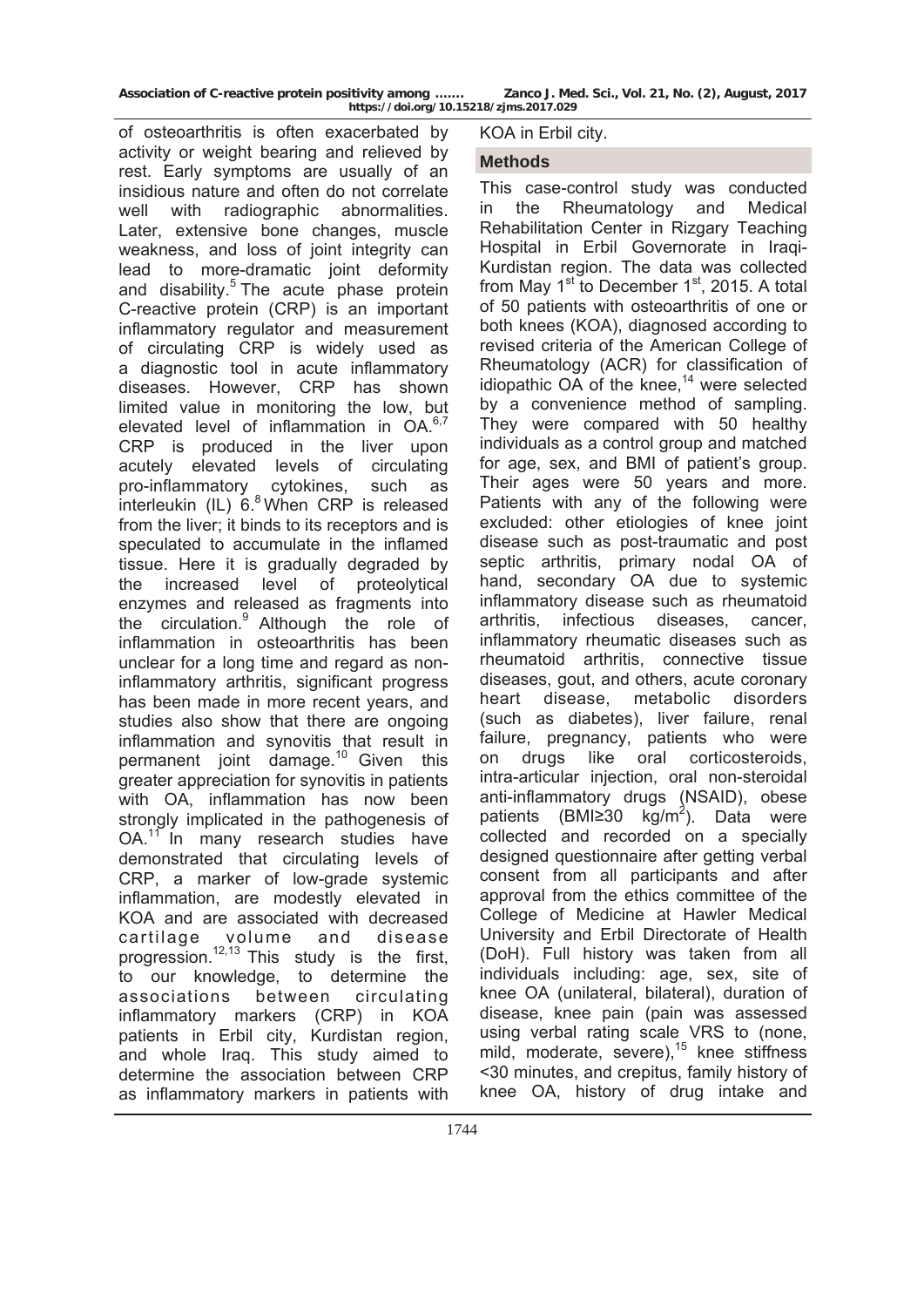| Association of C-reactive protein positivity among | Zanco J. Med. Sci., Vol. 21, No. (2), August, 2017 |
|----------------------------------------------------|----------------------------------------------------|
| https://doi.org/10.15218/zjms.2017.029             |                                                    |

thorough clinical examination was done for individuals in both groups. BMI was calculated by the equation BMI =weight (kg) /height  $(m^2)$ , and the patients were classified afterward according to BMI into normal weight <25  $kg/m^2$ , overweight 25-<30 kg/m<sup>2</sup>, obese  $\geq$ 30 kg/m<sup>2</sup>. The duration of KOA was classified<sup>16</sup> to (very early<1 year, early between 1-3 years, late >3 years). Patients were currently on paracetamol, topical non-steroidal antiinflammatory drugs (NSAID). Weightbearing antero-posterior and lateral X-rays of both knees were taken for patients and controls. Patients were radiologically graded according to the Kellgren-Lawrence grading scale (KL scale) grading range between (grade 0  $\frac{1}{2}$  grade 4).<sup>17</sup> 10 ml of blood were withdrawn from the vein by VACUTAINER and collected in VACUTEST gelatin tube. Within 3 hours, the serum was separated by centrifugation using KUBOTA 5200 at 1000 rpm for 3 minutes. The sera were stored at (-30) degrees centigrade to investigate CRP by CRP latex kit (L21- CRP.v2). Statistical analysis was done by entering the data on the computer using Microsoft Excel. The statistical package for the social sciences (version 21) was used for data analysis. The results were

analyzed using frequency distribution, students' independent two samples t-test and Chi square test. A *P* value of ≤0.05 was considered statistically significant.

#### **Results**

There was a non-significant statistical difference between study groups for age, BMI and sex of participants. The mean  $\pm$ SD of age and BMI of cases and control group were very close to each other. The mean  $\pm$  SD of age and BMI for cases were (58.9 ±3.8, 24.2±1.8 respectively) and for controls were  $58.1 \pm 3.9$  and 24.1  $\pm$ 1.9, respectively  $(P = 0.6)$ . Most of the participants in both groups were female (66%), (*P* = 0.9). There was a significant statistical association between study groups and family history. Most cases had a positive family history (74%) in contrast to 18% of the controls  $(P = 0.001)$  as shown in Table 1. There was a significant statistical association between the study groups and CRP. The majority of KOA patients (82%) had positive CRP results in reverse; the majority of controls (94%) had negative CRP findings. Those with positive CRP results had greater chance to acquire KOA (OR =71.3) in contrast to negative CRP (*P* = 0.001) as shown in Table 2.

| <b>Characteristics</b> |                             | <b>Study groups</b> |                    | P value |  |
|------------------------|-----------------------------|---------------------|--------------------|---------|--|
|                        | <b>Categories</b>           | <b>Cases</b>        | <b>Controls</b>    |         |  |
| Age                    | Mean $\pm$ SD               | $58.9 + 3.8$        | $58.1 \pm 3.9$     | 0.6     |  |
| <b>BMI</b>             | Mean $\pm$ SD               | $24.2 \pm 1.8$      | $24.1 \pm 1.9$     | 0.31    |  |
| Sex                    | Male<br>Female              | 17(34%)<br>33(66%)  | 17(34%)<br>33(66%) | 0.9     |  |
| Family history         | <b>Positive</b><br>Negative | 37(74%)<br>13(26%)  | 9(18%)<br>41(82%)  | 0.001   |  |
|                        |                             |                     |                    |         |  |

**Table 1:** Demographic baseline characteristics of study groups.

| Table 2: Association between study groups and CRP positivity. |  |  |
|---------------------------------------------------------------|--|--|
|---------------------------------------------------------------|--|--|

| <b>Cases</b><br>(n=50) | <b>Control</b><br>(n=50) | <b>OR</b> | P value |  |
|------------------------|--------------------------|-----------|---------|--|
| 41(82%)                | 3(6%)                    |           |         |  |
| 9(18)                  | 47(94%)                  |           | 0.001   |  |
|                        |                          |           | 71.3    |  |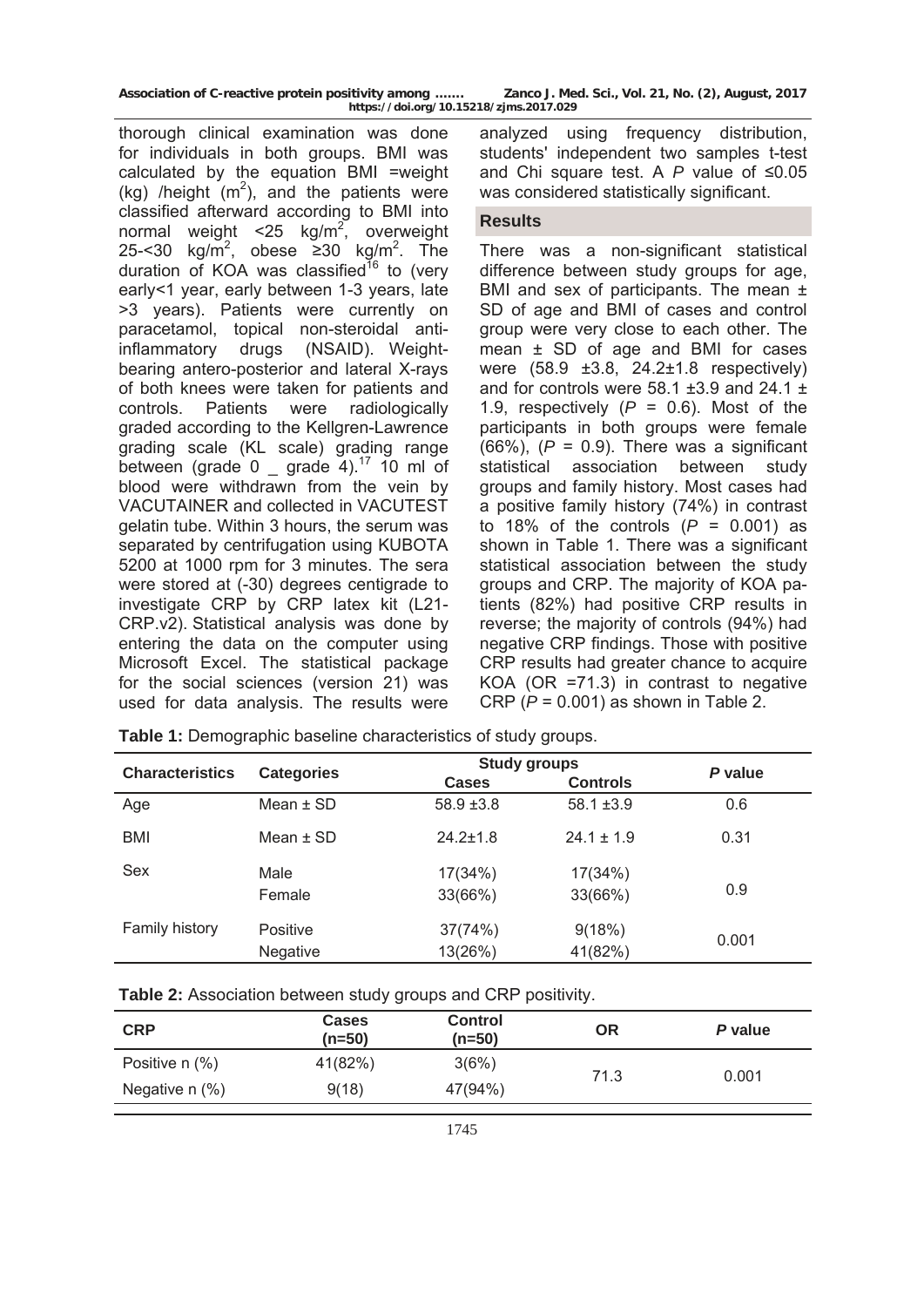There was a non-significant statistical relationship between C-reactive protein and both of gender and site of KOA. Most of CRP negative and positive cases were female and had bilateral KOA (*P* >0.05). There was a significant statistical relationship between CRP and BMI and family history. The majority of the overweight patients and those with positive family history showed positive CRP results

(*P* = 0.02, and 0.001, respectively). Among all factors, positive family history and overweight were associated with the highest risk of developing KOA with positive CRP, their odds ratio (OR) were 57.6 and 5.45 consequently. Negative family history and normal BMI associated with decreased risks and they were protective as shown in Table 3.

| <b>Characteristic</b> | <b>Category</b>  | <b>Total</b> | <b>Positive CRP</b> | <b>Negative CRP</b> | O.R  |         |  |
|-----------------------|------------------|--------------|---------------------|---------------------|------|---------|--|
|                       |                  | $n=50$       | $n = 41$            | $n=9$               |      | P value |  |
| Sex                   | Male             | 17           | 15 (88 %)           | 2(12%)              |      |         |  |
|                       | Female           | 33           | 26(78 %)            | 7(22%)              | 2.01 | 0.41    |  |
|                       |                  |              |                     |                     |      |         |  |
| <b>BMI</b>            | Overweight       | 33           | 30(90%)             | $3(10\%)$           |      |         |  |
|                       | Normal           | 17           | 11(64%)             | 6(36%)              | 5.45 | 0.02    |  |
|                       |                  |              |                     |                     |      |         |  |
| Family history        | Positive         | 37           | 36(97 %)            | $1(3\%)$            |      |         |  |
|                       | Negative         | 13           | 5(38%)              | 8(62%)              | 57.6 | 0.001   |  |
|                       |                  |              |                     |                     |      |         |  |
| Site of KOA           | Unilateral       | 15           | 14(93%)             | 1(7%)               |      |         |  |
|                       | <b>Bilateral</b> | 35           | 27(77 %)            | 8(23%)              | 4.14 | 0.17    |  |
|                       |                  |              |                     |                     |      |         |  |

**Table 3:** Association between CRP and baseline characteristics of KOA.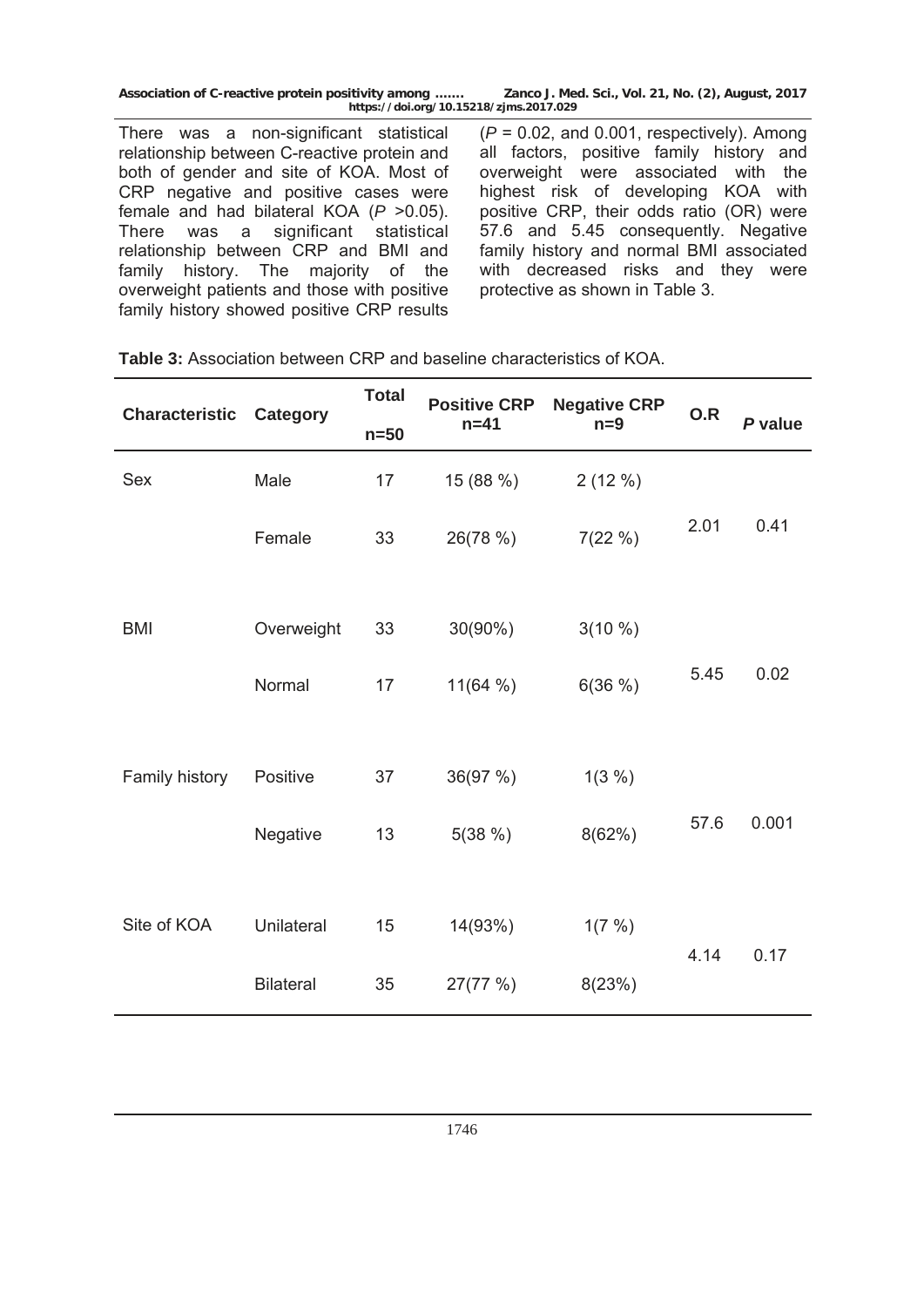There was a non-significant statistical relationship between CRP positivity and degree of knee pain and drug intake by patients. In KOA patients with positive CRP had (81%) moderate knee pain, (91%) mild pain and (60%) severe knee pain (*P* = 0.31). On the other hand, 91% of CRP positive patients were on paracetamol, whereas (100%) on topical NSAID and (75%) combinations of topical NSAID and paracetamol  $(P = 0.25)$ . There was a significant statistical association between duration of KOA with positive CRP and radiological KL grades, in which (93%) of CRP positive patients had the disease durations between 1-3 years (early OA). Also,(76%) of them less than 1 year (very

early OA), few of them (33.3%) with late OA (*P* = 0.002), furthermore regarding KL grades (93%) of positive CRP patients had Grade 2 ,and (81%) they were with grade 3, in contrary (100%) negative CRP were with grade 1 and grade 4  $(P = 0.001)$ . The details are shown in Table 4.

#### **Discussion**

It is recognized that inflammation is a contributing factor in OA pathology.<sup>18</sup> Local productions of inflammatory mediators are well known to contribute to cartilage degradation and synovial cell activation in OA. 19That synovial inflammation may be an important etiological factor in OA was supported by raised serum C reactive

| <b>Variables</b> | <b>Categories</b>                     | <b>Total</b><br>$n=50$ | <b>Positive CRP</b><br>$n = 41$ | <b>Negative CRP</b><br>$n=9$ | P value |  |
|------------------|---------------------------------------|------------------------|---------------------------------|------------------------------|---------|--|
| Duration         | <1 year                               | 13                     | 10(76%)                         | 3(24%)                       |         |  |
|                  | 1-3 years                             | 31                     | 29(93%)                         | 2(7%)                        | 0.002   |  |
|                  | > 3years                              | 6                      | $2(33.3\%)$                     | 4(66.7%)                     |         |  |
| Pain             | Mild                                  | 12                     | 11(91 %)                        | $1(9\%)$                     |         |  |
|                  | Moderate                              | 33                     | 27(81%)                         | 6(19%)                       | 0.31    |  |
|                  | Severe                                | 5                      | $3(60\%)$                       | $2(40\%)$                    |         |  |
| Drug intake      | Paracetamol                           | 12                     | 11(91%)                         | 1(9%)                        |         |  |
|                  | <b>Topical NSAID</b>                  | 5                      | $5(100\%)$                      | $0(0\%)$                     |         |  |
|                  | Paracetamol &<br><b>Topical NSAID</b> | 33                     | 25(75%)                         | 8(25%)                       | 0.25    |  |
| <b>KL</b>        | Grade 1                               | $\mathbf{1}$           | $0(0\% )$                       | $1(100\%)$                   |         |  |
|                  | Grade 2                               | 30                     | 28(93 %)                        | 2(7%)                        |         |  |
|                  | Grade 3                               | 16                     | 13(81%)                         | 3(19%)                       | 0.001   |  |
|                  | Grade 4                               | 3                      | $0(0\%)$                        | $3(100\%)$                   |         |  |

|  |  |  | Table 4: Relationship of CRP positivity and associated factors among Knee OA patients. |
|--|--|--|----------------------------------------------------------------------------------------|
|--|--|--|----------------------------------------------------------------------------------------|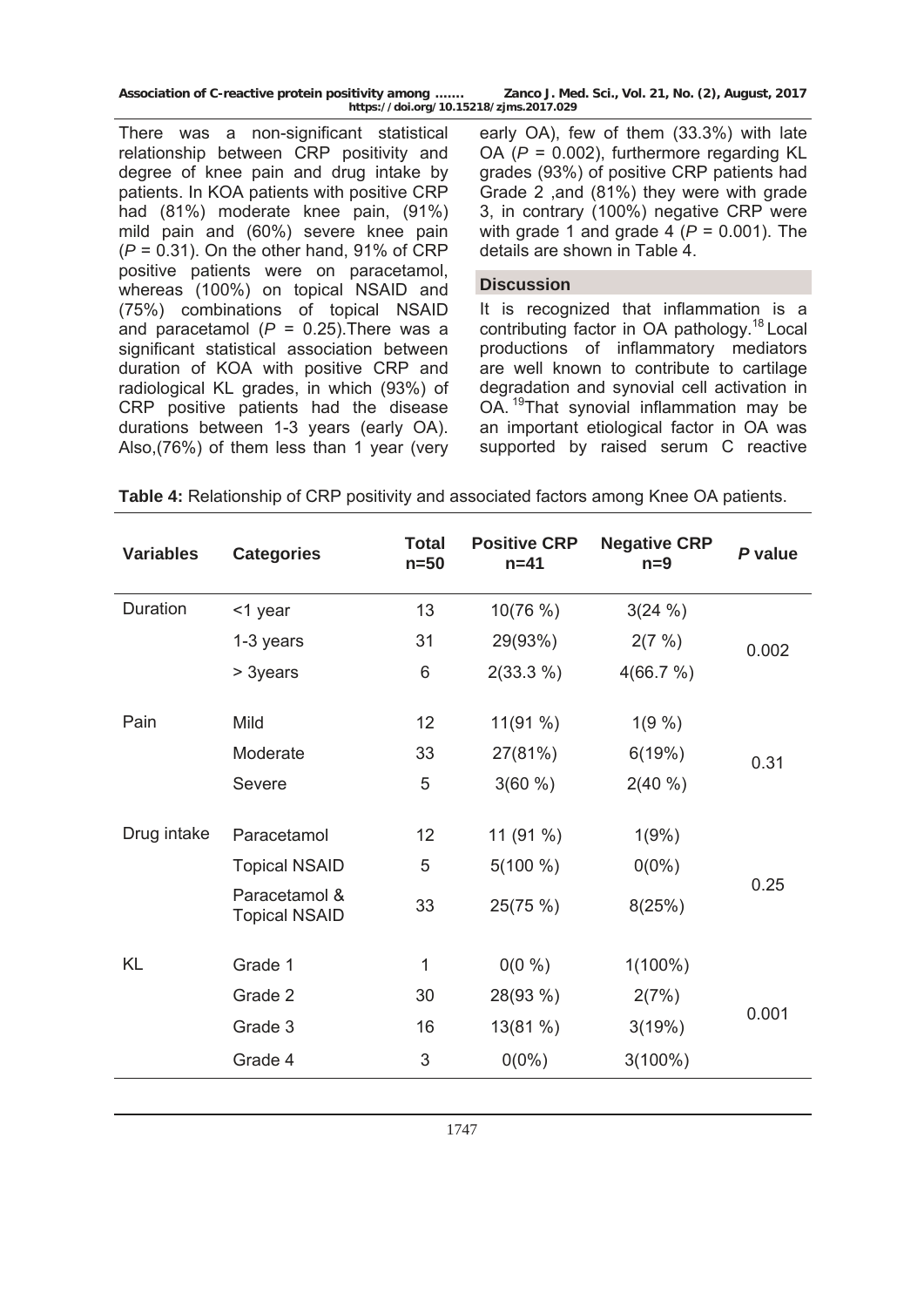| Association of C-reactive protein positivity among | Zanco J. Med. Sci., Vol. 21, No. (2), August, 2017 |  |
|----------------------------------------------------|----------------------------------------------------|--|
| https://doi.org/10.15218/zjms.2017.029             |                                                    |  |

protein levels, which were associated with progression of OA.16,20 In our case-control study results have demonstrated that there is a significant association between study groups and CRP, in which majority of knee OA patients group (82%) had positive CRP results in reverse; the majority of controls group had negative CRP findings. Those with positive CRP results had greater chance to acquire knee OA in contrast to negative CRP findings which had a protective effect. This is in accordance with the three studies done in  $USA^{20-22}$  where they found a correlation between patients with elevated CRP and the presence of inflammatory changes in patients with KOA. They illustrated that the elevated CRP levels seen in these patients might reflect local inflammation within the joint and Interleukin 6(IL-6) is known to be the chief regulator of CRP production and may have a role in the inflammatory OA process.23Strong correlation between CRP levels and synovial fluid IL-6 levels in OA implicates that IL-6 not only act as a regulator of CRP in OA but also as a possible mechanistic link between elevated CRP.<sup>23</sup> In Sturmer et al.  $24$  studies they found modestly elevated in the plasma of patients with OA compared to age-matched controls, while study done by Pearle et al <sup>22</sup> in 2007 revealed that the mean CRP level in patients with inflammatory infiltrates was significantly higher than those without inflammation  $(4.7\pm 5.0 \text{ mg/L vs. } 1.7 \pm 3.6$ mg/L,  $P = 0.003$ ). We did not found any relation between age and positive CRP in our patients that's similar to Pearle et al.<sup>22</sup> studies, this is against many epidemiological studies.<sup>25</sup> Several studies have reported relationships between CRP and various features of KOA, in Spector et al. $^{26}$  and Sturmer et al. $^{24}$  studies a population based, cross sectional study observed increased CRP values in women with radiographically defined knee OA. In contrast, our results showed no significant relationship between C-reactive protein and sex. However, most of CRP negative and positive cases were female,

in agreement with Stannus et al. $25$  studies, and our results were very similar with Virgina et al. $^{27}$  studies in which 63.7% of KOA patients were female. One reasonable explanation for this difference could be due to potential geographical factors. However, there was no significant association of positive CRP and site of knee joint involvement, in agreement with another study.<sup>24</sup> In this study, with a tightly controlled patients group for BMI (obese patients were excluded), regression analysis demonstrated a significant relationship between CRP and BMI. Most of CRP positive knee OA patients were overweight in contrast to CRP negative patients, were the majority of them had normal BMI so overweight were associated with the highest risk of developing Knee OA with positive C-reactive protein, this finding was in consistence with Engström et al. $^{28}$  and Virginia et al.<sup>27</sup> In USA a study done in 2007 contrasted our finding's as they observed no association between systemic CRP (r = 0.09, *P* = 0.56) and BMI  $(r = 0.004, P = 0.97)$  in KOA patients.<sup>22</sup> Another interesting finding in our study was a significant association between CRP and family history. Most of CRP positive knee OA patients had positive family history, this agreed with Vonk et al. $29$  reported that Micro RNAs (mi RNAs) most likely modulate cartilage metabolism through metabolic and inflammatory mechanisms in OA.<sup>30</sup> However, no significant association found between CRP positivity and degree of knee pain and drug intake by patients. This contrasted other studies (Miller et al.,31 Marta et al.32) but agreed with Arendt et al.,<sup>33</sup> Sturmer et al..<sup>22</sup> There were highly significant associations detected in this study between duration of Knee OA and positive CRP and radiological KL grades (after were taken into account. for age, sex, and BMI. Most of CPR positive patients had the early OA with Grade II; in contrary, most of CRP negative patients had late OA with Grade IV. These results are inconsistent with findings of studies done in Denmark 2014, $33$  Sweden 2003, $34$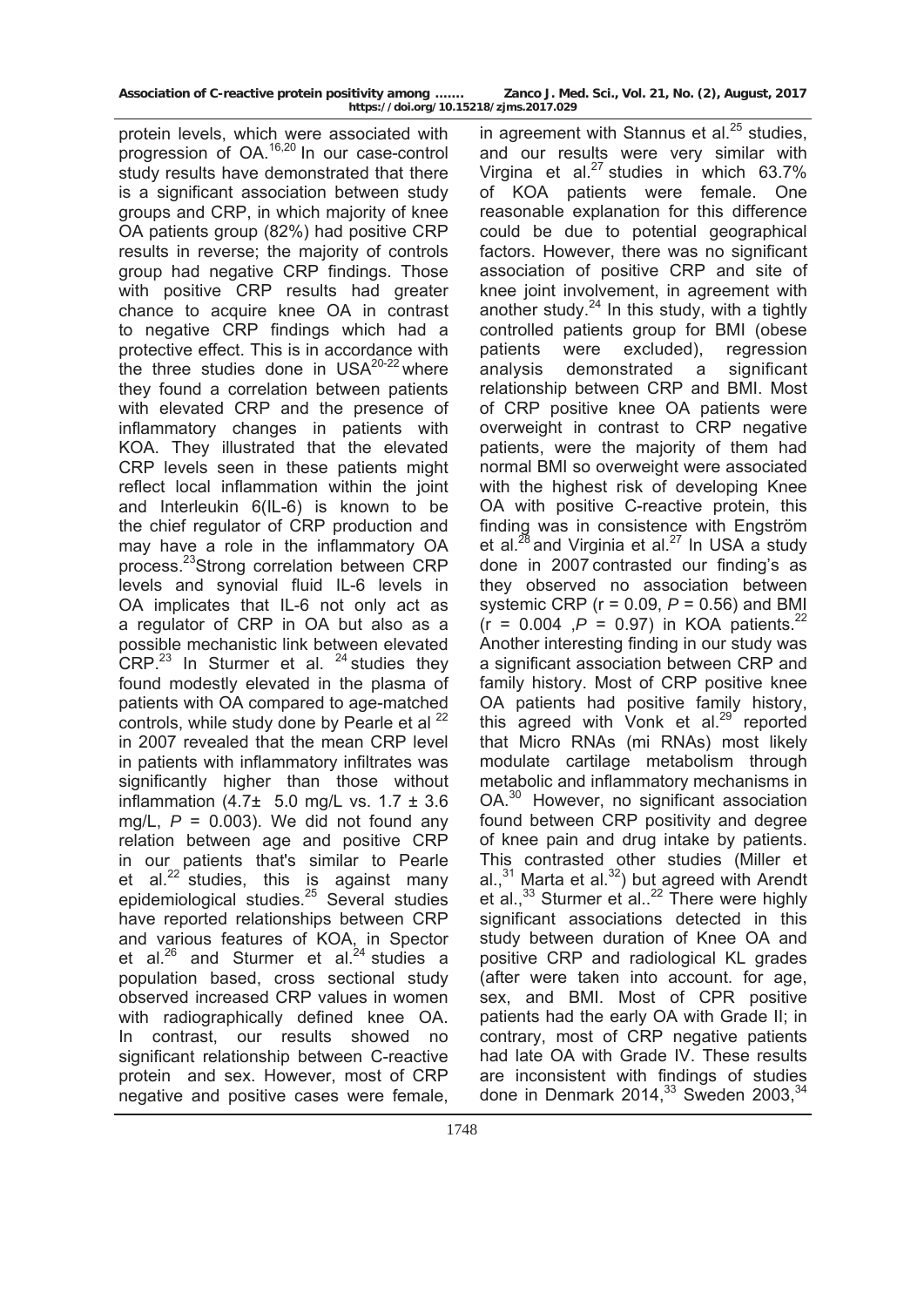Ireland  $2005^{16}$  and studies in Japan 2015<sup>35,36</sup> revealing that high-sensitivity CRP was associated with the K/L grade and early OA, furthermore increased serum CRP in early phases of OA suggests the presence of low-grade inflammation, which supports a pathophysiological role of inflammation at early stages of the disease process. But this was not observed by Sturmer et al. $^{24}$  and Sowers et al. $^{20}$  in which CRP was mostly related with late KOA and grade IV. Our study has several potential limitations. First our sample size is relatively small. Secondly, we measured CRP for positivity and negativity by qualitative measurement without measuring the level of CRP in which sometimes there is increasing in low level of CRP which is more significant as a marker for local inflammation. The key strength of the present study lie in the measurements of inflammatory markers (CRP) in KOA patient and comparing it with healthy controls with very closely matched for age, sex and BMI, another strength of this study is the exclusion of the confounding factors correlate with positive CRP in KOA like obesity, advanced age, and cardiovascular comorbidity.

# **Conclusion**

Positive CRP is associated with knee osteoarthritis patients in Erbil city. In patients with KOA relative factor like BMI, positive family history of knee OA, early duration, and KL grade II were significantly associated with positive CRP. These data raise the possibility that systemic inflammation may play a role in the pathogenesis of knee OA. Other findings show no association between positive CRP and age, the severity of knee pain in most of the patients. Longitudinal follow-up studies employing quantify measurement for CRP level, synovial fluid analysis for IL6, TNF-alpha, arthroscopy and sensitive imaging modalities will be required to determine if the intensity of synovitis and local inflammation plays a critical part in progressive joint damage

and pathogenesis of KOA with their relation with CRP level.

# **Conflicts of interest**

The authors report no conflicts of interest.

## **References**

- 1. Amanda EN, Joanne MJ, Silman AJ, Smolen JS, Weinblatt ME, Weisman MH, et al. Osteoarthritis: epidemiology and classification. In: Hochberg MC, editors. Rheumatology. $5<sup>th</sup>$  ed. Philadelphia, USA: Mosby, Elsevier; 2011. P. 1706-17.
- 2. Lane NE, Schnitzer TJ. Osteoarthritis, In: Lee Goldman, Andrew I. Schafer: Goldman ̓s Cecil Medicine. 24<sup>th</sup> ed. Philadelphia USA: Elsevier; 2012. P. 1672-6.
- 3. Brooks P. Inflammation as an important feature of osteoarthritis. Bull World Health Organ 2003; 81: 689- 90.
- 4. Xu L, Zhu GB, Wang L, Wang D, Jiang XR. Synovial fluid omentin-1 levels are inversely correlated with radiographic severity of knee osteoarthritis. J Investig Med 2012; 60:583–6.
- 5. Pelletier JP, Martel-Pelletier J. The Novartis-ILAR Rheumatology Prize 2001 Osteoarthritis: From molecule to man. Arthritis Res 2002; 4: 13-9.
- 6. Bejon P, Byren I, Atkins BL, Scarborough M, Woodhouse A, Lardy-Smith P, et al. Serial measurement of the C-reactive protein is a poor predictor of treatment outcome in prosthetic joint infection. J Antimicrob Chemother 2011; 66(3): 1590.
- 7. Dolzani P, Assirelli E, Pulsatelli L, Addimanda O, Mancarella L, Peri G, et al. Systemic inflammation and antibodies to citrullinated peptides in hand osteoarthritis. Clin Exp Rheumatol 2011; 29(9): 1006.
- 8. Rhodes B, Furnrohr BG, Vyse TJ. C-reactive protein in rheumatology: biology and genetics. Nat Rev Rheumatol 2011; 7(9): . 282
- 9. Karsdal MA, Henriksen K, Leeming DJ, Woodworth T, Vassiliadis E, Bay-Jensen AC. Novel combinations of Post-Translational Modification (PTM) neo-epitopes provide tissue-specific biochemical markers e are they the cause or the consequence of the disease? Clin Biochem 2010; 804: 43:793.
- 10. Ehrlich GE. The rise of osteoarthritis, Bull World Health Organ 2003; 81:630-1.
- 11. Scanzello C, Goldring S. The role of synovitis in osteoarthritis pathogenesis. Bone 2012; 51: 249–57.
- 12. Sharif M, Shepstone L, Elson CJ, Dieppe PA, Kirwan JR. Increased serum C reactive protein may reflect events that precede radiographic progression in osteoarthritis of the knee. Ann Rheum Dis 2000; 59(4): 71.